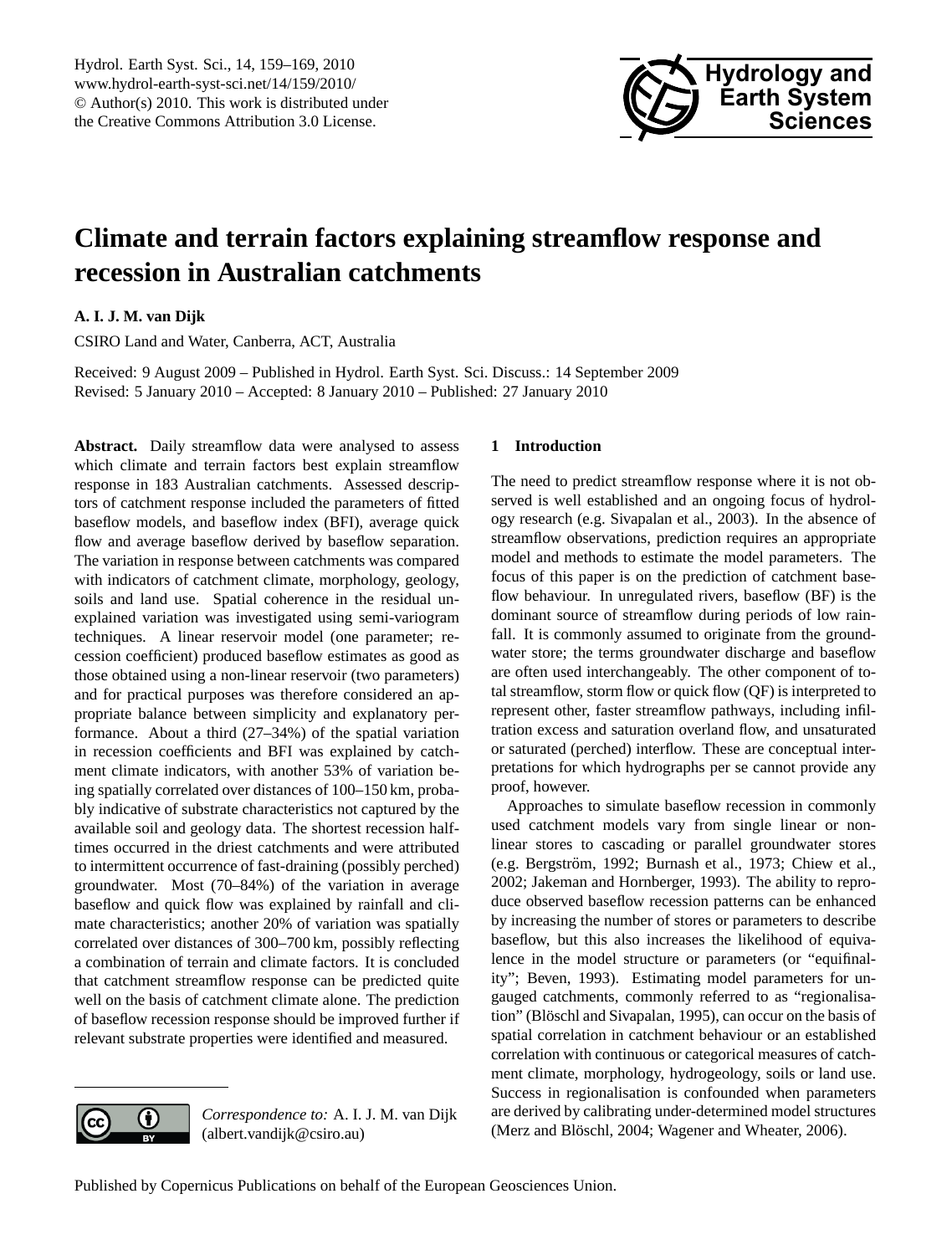The current study aims to assess what model complexity in baseflow description is justified when the only direct observations of catchment hydrological response are streamflow measurements; and to what extent streamflow behaviour can be predicted from catchment attributes and spatial correlation. This analysis was performed using a streamflow data for 183 unimpaired upland catchments in Australia. In particular, the following questions were posed:

- **–** Is baseflow recession most parsimoniously described by a linear or by a non-linear reservoir equation?
- **–** To what extent can variation in average baseflow, quick flow and the baseflow recession coefficient among catchments be related to catchment attributes?
- **–** To what extent is the residual variability spatially correlated, and what are likely underlying factors?

It is beyond the aim of this paper to provide a review of the literature on recession modelling and methods for baseflow separation; good reviews are provided in Nathan and McMahon (1990), Tallaksen (1995), Wittenberg (1999) and Chapman (1999, 2003).

#### **2 Theory**

The method to separate daily streamflow data  $(Q,$  expressed as flow depth over the catchment area in mm  $d^{-1}$ ) into baseflow ( $Q_{BF}$ ) and quick flow ( $Q_{OF}$ ) components requires a recession coefficient  $(k_{BF})$  if a linear reservoir is assumed, and an additional, dimensionless exponent  $\beta$  if a non-linear reservoir is assumed. Both are described by:

$$
Q_{\rm BF} = -k_{\rm BF} S^{\beta} \tag{1}
$$

where S (mm) is reservoir storage. For a linear reservoir,  $\beta$ =1 and  $k_{\text{BF}}$  is expressed in d<sup>-1</sup>; for a linear reservoir  $k_{\text{BF}}$ is expressed in  $mm^{1-\beta} d^{-1}$ . It is assumed that quick flow only measurably affects streamflow during a period of  $T_{\text{OF}}$ days after the event peak flow, the length of which needs to be estimated in advance. Choosing  $T_{\text{QF}}$  too long reduces the amount of data and can lead to a bias in the results when baseflow behaviour is non-linear, whereas choosing the period too short introduces bias in the parameter estimates and subsequent streamflow separation due to the influence of QF on recession. Based on prior analysis it was considered that  $T_{\text{OF}}=10$  days offers a useful compromise; the implications of this simplification will be revisited further on. For the analysis, all days showing an increase in  $Q$  from the previous day were considered to mark the start of a quick flow event. All these days as well as the  $T_{\text{OF}}$  days afterwards each of these events were excluded from the analysis. All days with zero flow or missing data were also excluded. From the remaining values, data pairs of Q and Q for the previous day  $(Q_*)$  were constructed.

For a non-linear reservoir, the relationship between initial storage ( $S_0$  in mm) and S after t days is defined by:

$$
S = S_0 \exp(-k_{\text{BF}}t) \tag{2}
$$

Provided that both  $Q_*$  and  $Q$  represent baseflow only, Eqs. (1) and (2) can be combined and simplified by introducing  $Q_0 = Q_*$  and  $t=1$ :

$$
Q = Q_* \exp(-k_{\text{BF}})
$$
 (3)

The derivation of an equivalent relationship for a nonlinear reservoir is provided in Coutange (1948) and Wittenberg (1999) and produces:

$$
Q = Q_* \left[ 1 + \frac{1-b}{ab} Q_*^{1-b} \right]^{\frac{1}{b-1}}
$$
 (4)

where the parameters expressed in terms of Eq. (1) are:

$$
b = \frac{1}{\beta} \quad \text{and} \quad a = k_{BF}^{-b} \tag{5}
$$

#### **3 Methods**

#### **3.1 Data**

Daily streamflow data (all expressed in ML day−<sup>1</sup> ) were collated for 260 catchments across Australia as part of previous studies (Guerschman et al., 2008; Peel et al., 2000). Streamflow data for these selected catchments were considered of satisfactory quality and any influence of river regulation, water extraction, urban development, or other processes upstream streamflow considered unimportant. Large lakes or wetlands do not occur in any of the catchments, but smaller impoundments can occur. The contributing catchments of all gauges were delineated through digital elevation model analysis and visual quality control (see Supplementary Material, [http://www.hydrol-earth-syst-sci.net/14/159/2010/](http://www.hydrol-earth-syst-sci.net/14/159/2010/hess-14-159-2010-supplement.pdf) [hess-14-159-2010-supplement.pdf\)](http://www.hydrol-earth-syst-sci.net/14/159/2010/hess-14-159-2010-supplement.pdf). The streamflow data were converted to areal average streamflow  $(Q, \text{mm d}^{-1})$ .

Out of the overall data set, streamflow data were selected for 183 gauge records that for the period 1990–2006 had good quality observations for at least five consecutive years with less than 20% of data missing; no less than 50 runoff events (defined as an increase in streamflow from one day to the next); and no less than 50  $Q - Q_*$  data pairs remaining after removing zero-flow and quick flow affected data ( $T_{\text{OF}}=10$ ) days). The maximum number of data pairs was 991, and the median 217.

The 183 stations are located along the east and southwest coast of Australia and mostly drain catchments with hard rock substrate and minor alluvial deposits (Fig. 1). Catchment areas vary between 51-1780 (median 313) km<sup>2</sup>. The range of average annual precipitation is 408–2981 (median 923) mm y<sup>-1</sup>, Priestley-Taylor potential evapotranspiration  $(E_0)$  varies from 651–2119 (median 1200) mm y<sup>-1</sup> and average streamflow between 4–1936 (156) mm y−<sup>1</sup> . Precipitation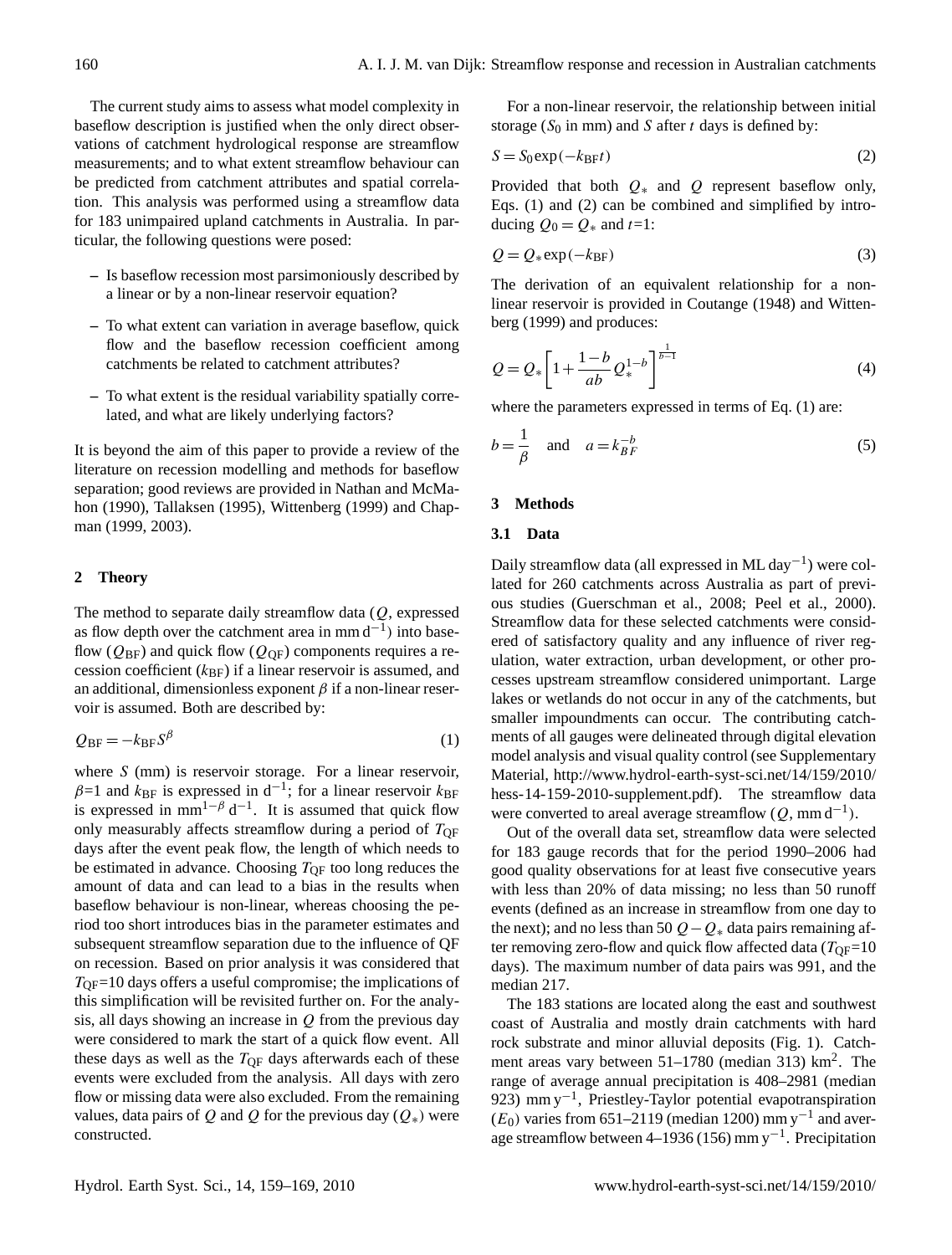

**Fig. 1.** The location of the 183 streamflow gauges selected in this study, and the underlying geology. Vector image provided separately.

other than rainfall was insignificant. The data set includes catchments under native forest, catchment fully cleared for grazing, and catchments with a varying combination of cropping, grazing, plantation forestry and native vegetation.

#### **3.2 Parameter estimation**

The parameter(s) of the linear and non-linear reservoir models were found by fitting Eqs. (3) and (4), respectively, to the available data pairs using a multi-start downhill simplex search method. The fitting criterion was the mean relative error  $(\varepsilon)$ , expressed as:

$$
\varepsilon = \frac{1}{n} \sum \left| \frac{Q_{\text{est}}}{Q} - 1 \right| \tag{6}
$$

where  $Q_{est}$  is  $Q$  predicted from Eqs. (3) or (4), respectively. This formulation gives equal weighting to all data pairs.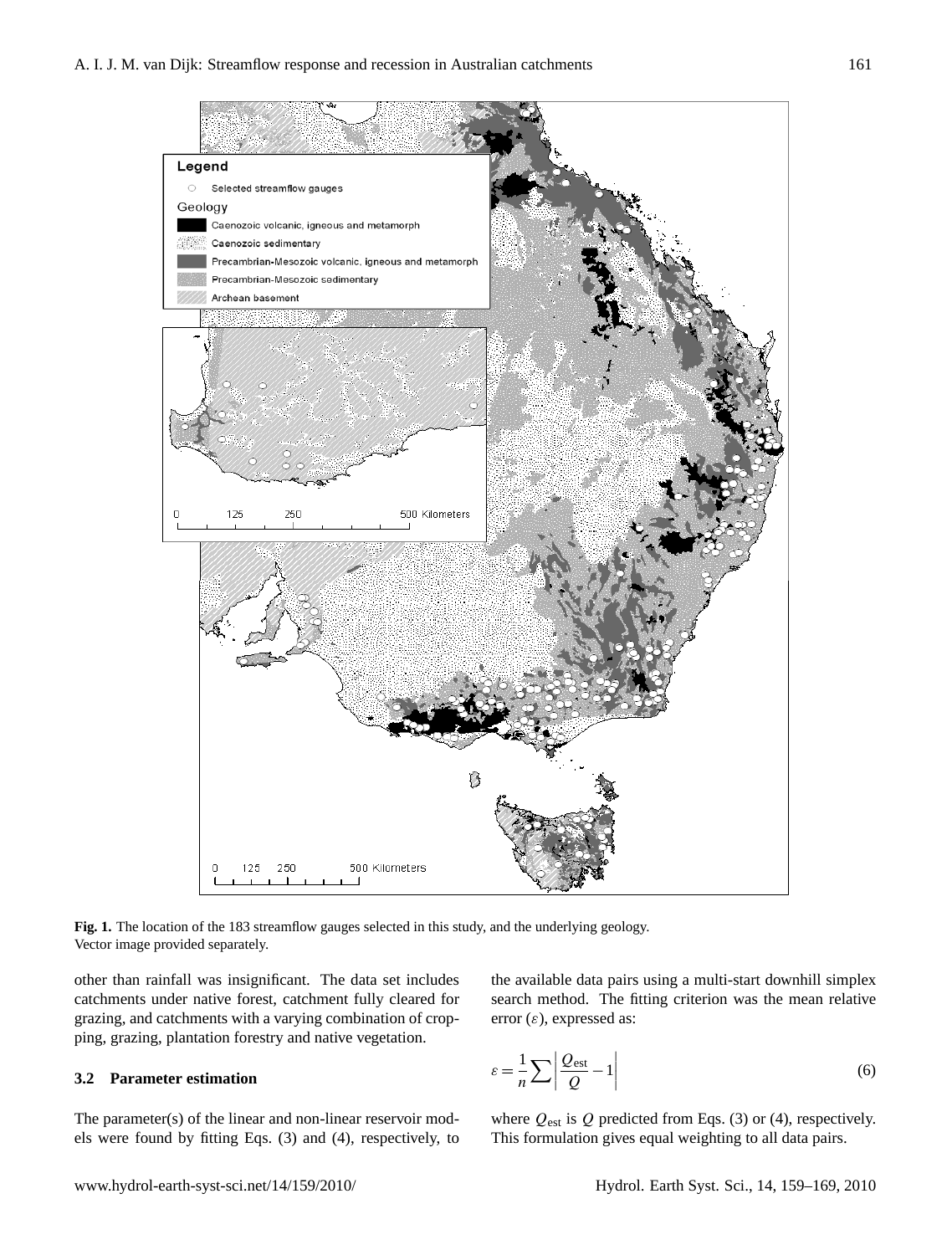

**Fig. 2.** Decision tree used in baseflow separation, where Q is streamflow,  $Q_*$  streamflow the previous day, and  $Q_{BF,b}$  the backward,  $Q_{BF,f}$ the forward and  $Q_{BF}$  the adopted baseflow estimate, respectively.

range of  $T_{\text{QF}}$  values for six stations selected to represent the To investigate how the size of the data masking period  $T_{\text{OF}}$ influenced the results, the analysis was performed using a geographical and climate range in the data set.

#### **3.3 Model selection**

of data pairs). Provided that  $n >> d$ , FPEC is approximated pirically estimated prediction error and a penalization factor and therefore the most accurate model should have the smallof Akaike's Final Prediction Error Criterion (FPEC; Akaike, iC<br>ate<br>the<br>Ith<br>Pr 1970) was calculated and interpreted. FPEC estimates the prediction error if the model was tested on a different data set To decide the optimal balance between the number of fitting parameters and explained variation in observations, a version est FPEC. FPEC can be expressed as the product of an emthat considers the degrees of freedom  $d$  (the number of free parameters) with the number of observations  $n$  (the number by:

$$
FPEC = \frac{1 + d/n}{1 - d/n} \varepsilon \tag{7}
$$

In principle, the model with the lowest FPEC should be of the residual error. Schoups et al. (2008) pointed out that  $Q_{BF,b}(i) = \left\{ [Q_{BF}(i+1)]^{b-1} + \frac{b-1}{ab} \right\}^{b-1}$ underestimates of prediction error and favour overly complex<br>To decide whether to assign the backward or forward b values. The FPEC was not the only criterion used in decid-<br> $\frac{1}{2}$  around result for a linear receptor is shown in Fig. 3, 4 If the number of stations for which the alternate model<br>were: (i) the number of stations for which the alternate model adopted. For example, for  $n=50$  (the lowest number of samples considered to produce a valid analysis), it follows that each additional parameter would need to explain another 4% this approach requires that  $n$  is very large or else may lead to models. This caveat was considered when interpreting FPEC ing on appropriate model structure. Other factors considered structure appeared to be better; (ii) any relationships between the number of data pairs and FPEC; (iii) the degree to which parameter values could be correlated to catchment attributes

stigate how the size of the data masking period  $T_{\text{QF}}$  (increasing the likelihood of predictive performance in ungauged catchments); and (iv) the correlation between fitted parameters (as an indicator of potential parameter equivalence).

#### **3.4 Baseflow separation**

negligible). combining forward and backward recursive filters. It was assumed that the very first and very last value in the streamflow time series represented baseflow only (associated errors were Using the chosen reservoir model and derived parameter values, the baseflow component of streamflow was estimated by

was also given a value of zero. The backward estimate  $Q_{BF,b}$ baseflow for time step  $i$  was estimated by considering forart<br>s(do<br>do<br>fi<br>n-l Starting at the second last value of the stream flow time series  $(i = N-1)$  and moving backwards through the record, ward and backward BF estimates. The forward estimate  $Q_{BF,f}$  is given by Eq. (3) for a linear reservoir and Eq. (4) for a non-linear reservoir; where  $Q(i-1)$  equalled zero,  $Q_{BF,f}(i)$ for a linear reservoir is given by inversion of Eq. (3) as:

$$
Q_{\rm BF,b}(i) = \exp(k_{\rm BF}) Q_{\rm BF}(i+1)
$$
\n(8)

and for a non-linear reservoir as (cf. Eq. (4); Wittenberg, 1999):

$$
Q_{\text{BF},b}(i) = \left\{ [Q_{\text{BF}}(i+1)]^{b-1} + \frac{b-1}{ab} \right\}^{\frac{1}{b-1}}
$$
(9)

To decide whether to assign the backward or forward baseflow estimate, the decision tree shown in Fig. 2 was used. An example result for a linear reservoir is shown in Fig. 3. After baseflow separation, period average BF and QF were calculated, as well as baseflow index (BFI), calculated as the ratio of total baseflow over total streamflow.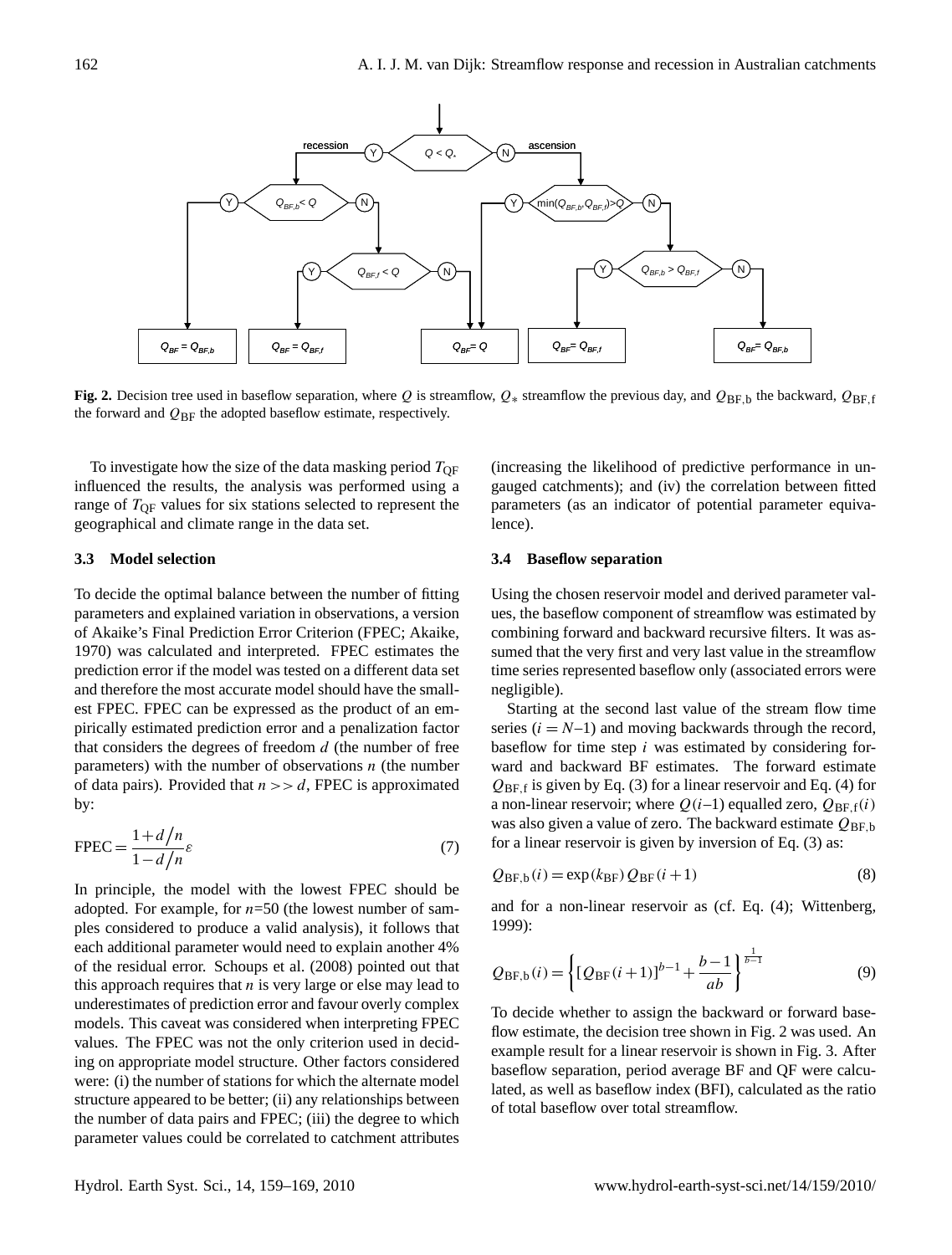

arbitrarily to illustrate concepts; represent 60 days in winter 1990;<br> $\frac{1}{2}$ **Fig. 3.** Example of separation of daily streamflow into baseflow and storm flow using a linear baseflow reservoir , plotted on **(a)** a linear vertical scale and **(b)** a logarithmic vertical scale (data chosen gauge 410705, Molonglo River @ Burbong Bridge).

#### scale (data chosen arbitrarily to illustrate concepts; represent 60 days in winter 1990; gauge **3.5 Spatial predictors of streamflow response**

The streamflow response descriptors analysed were the reservoir model parameters ( $k_{\text{BF}}$  and  $\beta$ ), BFI, and average QF and BF. Only categorical information was available on geology (Fig. 1). The mean and standard deviation of the values for catchments within each geological category were compared for statistically significant differences.

thickness); climate indices (mean precipitation  $P$ , mean po-For other catchment characteristics continuous data was available, including measures of catchment morphology (catchment size, mean slope, flatness); soil characteristics (saturated hydraulic conductivity, dominant texture class value, plant available water content, clay content, solum tential evapotranspiration  $E_0$ , humidity index  $H = P/E_0$ , remotely sensed actual evapotranspiration, average monthly excess precipitation); and land cover characteristics (fraction woody vegetation, fractions non-agricultural land, grazing land, horticulture, and broad acre cropping, remotely sensed

most powerful one selected. The residual variance was calto  $r^2$ =0.20) was considered a potentially meaningful correla-10 tion in the response descriptor were chosen based on paravegetation greenness). Data sources are listed in the supple- $\begin{array}{c}\n\text{t in } \\
\text{t in } \\
\text{t in } \\
\text{t in } \\
\text{t in } \\
\text{t in } \\
\text{t in } \\
\text{t in } \\
\text{t in } \\
\text{t in } \\
\text{t in } \\
\text{t in } \\
\text{t in } \\
\text{t in } \\
\text{t in } \\
\text{t in } \\
\text{t in } \\
\text{t in } \\
\text{t in } \\
\text{t in } \\
\text{t in } \\
\text{t in } \\
\text{t in } \\
\text{t in } \\
\text{t in } \\
\text{t in } \\
\text{t in } \\
\text{t in } \\
\text{t in } \\
\text{t in } \\
\text$ mentary material [\(http://www.hydrol-earth-syst-sci.net/14/](http://www.hydrol-earth-syst-sci.net/14/159/2010/hess-14-159-2010-supplement.pdf) [159/2010/hess-14-159-2010-supplement.pdf\)](http://www.hydrol-earth-syst-sci.net/14/159/2010/hess-14-159-2010-supplement.pdf). The analysis involved step-wise regression: potential predictors of variametric and non-parametric (ranked) correlation coefficients (*r* and  $r^*$ , respectively). A threshold of  $\pm 0.40$  (equivalent tion. Linear, logarithmic, exponential and power regression equations were calculated for all potential predictors, and the culated and expressed both as absolute and relative residuals, after which the same procedure was repeated.

ment attributes, the spatial correlation in the remaining resid-When no further variation could be explained by the catchual variance was investigated using semi-variograms. A minimum of 100 unique member data points was used for each variogram estimator point and a spherical, exponential or linear semi-variogram model was visually selected and fitinterpreted as the fraction of total variance that appeared was interpreted as the characteristic length scale of correlaformed for the various catchment attributes (see supplementary material, [http://www.hydrol-earth-syst-sci.net/14/159/](http://www.hydrol-earth-syst-sci.net/14/159/2010/hess-14-159-2010-supplement.pdf) [2010/hess-14-159-2010-supplement.pdf\)](http://www.hydrol-earth-syst-sci.net/14/159/2010/hess-14-159-2010-supplement.pdf). The range of the variogram was interpreted as the characteristic length scale of correlation, suggesting that available data on soils, topography, major land uses and vegetation cover had typical correlation lengths of 100 to 300 km, whereas climate and potential evaporation showed length scales of 300 to 700 km. The semi-variogram suggested no spatial correlation in catchment size or the area with different crops.

#### **4 Results**

#### **4.1 Parameter estimation**

The influence of the choice of masking period  $T_{\text{QF}}$  on calculated  $k_{\text{BF}}$  values and the number of available data pairs is illustrated for six stations in Fig. 4a–f. Calculated  $k_{\text{BF}}$  falls rapidly as  $T_{\text{OF}}$  is increased to 7–14 days, and a minimum value is calculated if  $T_{\text{OF}}$  is set to 7–28 days (Fig. 4a and b, respectively). The number of available data pairs reduces exponentially as greater  $T_{\text{OF}}$  values are chosen, and no data remains for  $T_{\text{QF}}$  of 20–40 days (Fig. 4b and d, respectively). For  $T_{\text{OF}}$  values greater than 10 days calculated  $k_{\text{BF}}$  values show variable and sometimes complex trends (e.g. Fig. 4a and f), but the remaining number of data pairs becomes increasingly small and likely to be associated with a single or small number of long baseflow recessions. Overall, setting TQF at 10 days was considered a reasonable compromise that maximised data availability whilst avoiding undue influence from storm flow recession.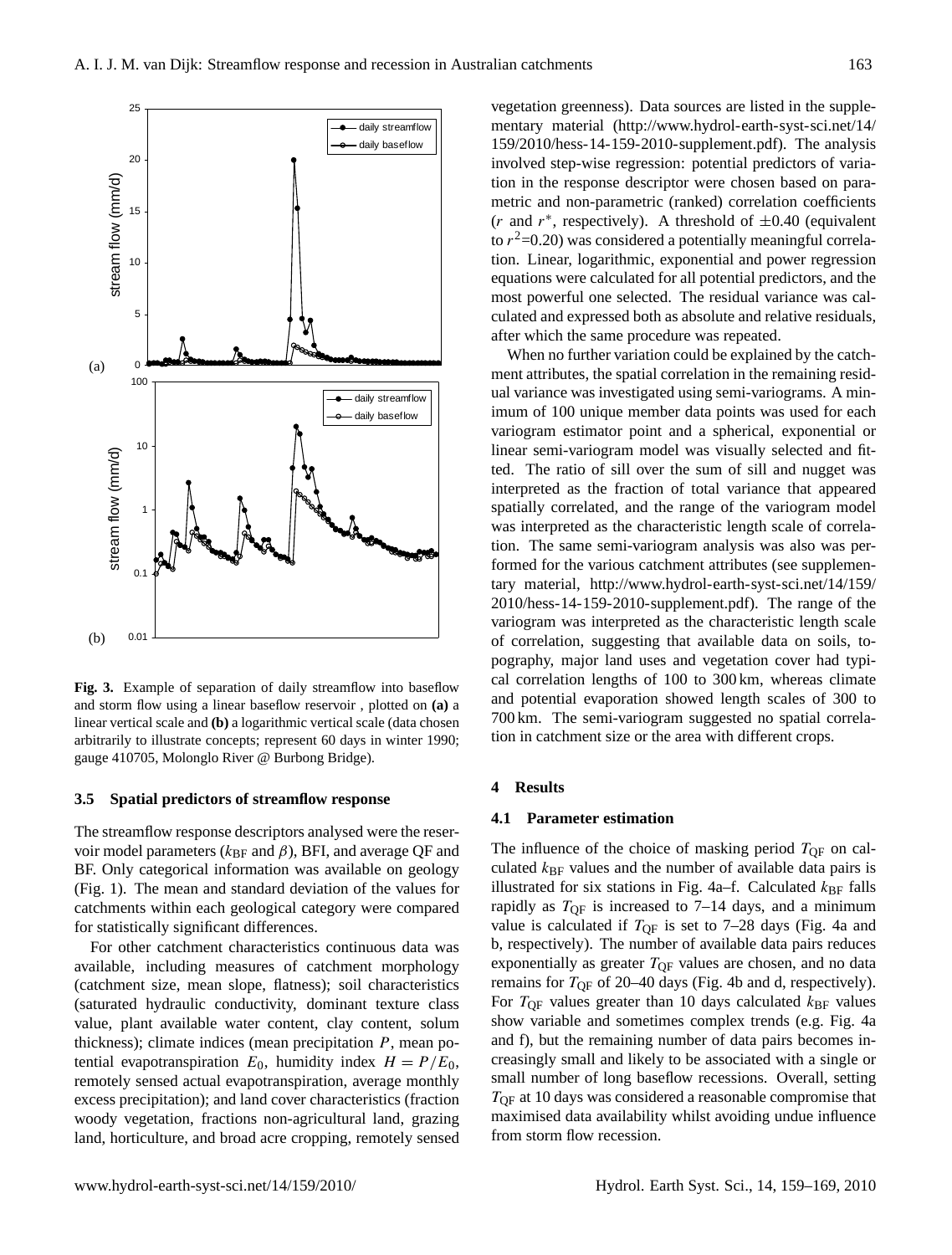

 $T_{\rm BF}$  is increased from zero to 50 days. The six stations shown were selected to cover different geographical areas and climate regimes. Fig. 4. Example  $k_{\text{BF}}$  values derived (closed lines) and number of  $Q/Q_*$  pairs (dotted line) as the length of the storm flow masking window

stations shown were selected to cover different geographical areas and climate regimes. distributed (Fig. 5) and 80% of values were in the range 0.030–0.095 (i.e. half-times of 7–23 days). Fitting a non-<br>
(non-parametric  $r^* = -0.75$ ). There was also correlated to cover the regime of 7–23 days). Fitting a nonabout 12 days. Values appeared approximately log-normally (st. dev. ±0.0407); 80% of all values was between Fitting the linear reservoir model produced an average  $k_{\text{BF}}$  of 0.0596 (st. dev.  $\pm$ 0.0288), implying a half-time of linear reservoir produced a median  $\beta$  value of 0.95. The distribution was strongly skewed; 50% of values were between 0.82–1.26 and 80% of values between 0.70–1.83 (Fig. 5). Seemingly unrealistic values of  $\beta \geq 4$  were derived for eight stations and values of  $\beta \leq 0.50$  found for four

ing the linear reservoir model produced an average stations. Corresponding values of  $k_{BF}$  appeared normally 12 days. Values appeared approximately log-normally (st. dev.  $\pm 0.0407$ ); 80% of all values was between 0.0012– distributed, and produced an average value of  $k_{\text{BF}}=0.0567$ 0.1147. There was correlation between  $k_{\text{BF}}$  and  $\beta$  values (non-parametric  $r^* = -0.75$ ). There was also correlation between the respective  $k_{\text{BF}}$  values for the linear and non-linear reservoir model  $(r^*=0.76)$ .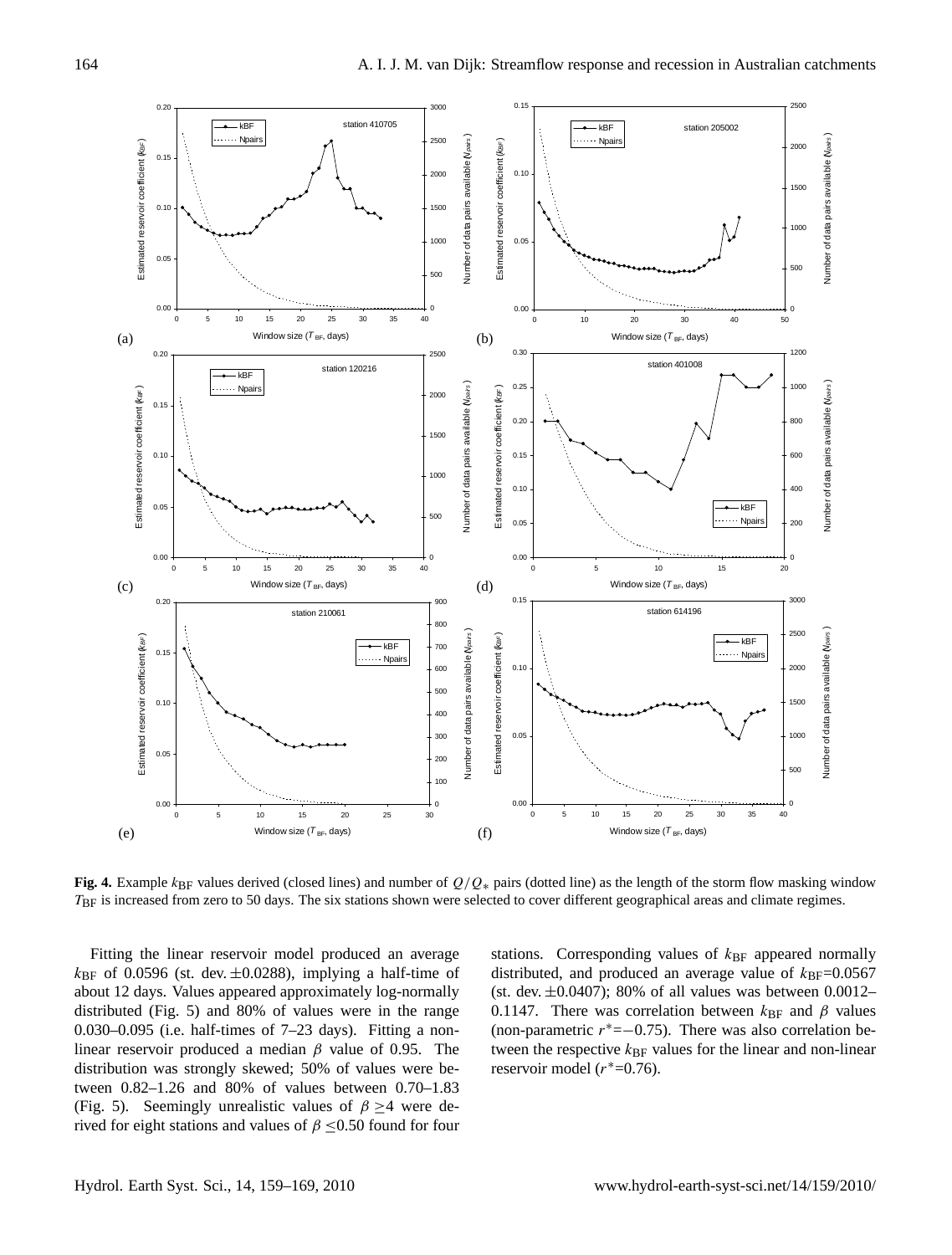Table 1. Summary of the analysis of variance in values derived from baseflow separation for the 183 catchments. Listed are the fraction of variance explained by catchment attributes, the residual variance showing spatial correlation and the remaining unexplained variance. Also listed are the range (km) of the fitted semi-variograms (provided in supplementary material, [http://www.hydrol-earth-syst-sci.net/14/159/](http://www.hydrol-earth-syst-sci.net/14/159/2010/hess-14-159-2010-supplement.pdf) [2010/hess-14-159-2010-supplement.pdf\)](http://www.hydrol-earth-syst-sci.net/14/159/2010/hess-14-159-2010-supplement.pdf).

|                       | Fraction of variance   |            |                      |             |            |
|-----------------------|------------------------|------------|----------------------|-------------|------------|
| Variable              | Symbol                 | Attributed | Spatially correlated | Unexplained | Range (km) |
| Recession coefficient | $k_{\rm BF}$           | 27%        | 53%                  | 20%         | 200        |
| Baseflow index        | <b>BFI</b>             | 34%        | 53%                  | 13%         | 300        |
| Base flow             | $\mathcal{Q}_{\rm BF}$ | 84%        | 0%                   | 16%         | n/a        |
| <b>Ouick flow</b>     | $\varrho_{\text{QF}}$  | 70%        | 20%                  | 10%         | 400        |



**Fig. 5.** Distribution of derived parameter values  $(N=183)$ , from left **Fig. 6.** Dist (nl) and the fitted value of  $\beta$  for the non-linear reservoir. Shown are  $mmd^{-1}$  d the mean (open dot), minimum and maximum (closed dots), 10–<br>Shown are 90% range (white bars), and the 25, 50 and 75% percentiles (shaded  $\qquad$  dots), 10–9 bars). Note logarithmic vertical axis. to right,  $k_{\text{BF}}$  for a linear reservoir (l) and for a non-linear reservoir

#### 10 **4.2 Model selection**

stations. For the purposes of this study, these findings were was  $-0.31$  with  $E_0$ ). Values were within 20% of unity for ror by 4%. The linear reservoir produced lower FPEC scores 1 the non-linear reservoir a median FPEC of 0.0294, suggestconsidered insufficient basis to prefer the more complex and  $\frac{\text{f}}{\text{h}}$ <br>he<br>ng<br>or<br>or ear reservoir model. Results presented from here onwards  $\frac{100 \text{ m/s}}{200 \text{ m/s}}$ were obtained using the linear reservoir model unless stated  $\frac{1 \text{ ne } \text{ be}}{1 \text{ ne } \text{ ce}}}$ linear reservoir. Shown are the mean (open dot), minimum and maximum (closed dots), 10–10–10–10–10–10–10–10–10 The linear reservoir produced a median FPEC of 0.0306 and ing that the non-linear reservoir model reduced estimation erfor 131 out of 183 stations, however. The parameter  $\beta$  could not be correlated to any catchment attribute (the greatest  $r^*$ 88 out of 183 stations, and outside the range of 0.5–4 for 12 less robust non-linear reservoir model over the simpler linotherwise.

### **4.3 Streamflow components** correlation

The distribution of catchment baseflow index (BFI) values appeared normal by approximation, with an average BFI of 0.45 (st. dev.  $\pm$ 0.19; Fig. 6). The average BFI calculated



**Fig. 6.** Distribution of values of (from left to right) baseflow index  $(m+1)$  derived by baseflow separation using a linear reservoir. Shown are the mean (open dot), minimum and maximum (closed dots),  $10-90\%$  range (white bars), and the 25, 50 and 75% percentiles (shaded bars). Note the logarithmic vertical axis. (BFI), average baseflow (BF) and average quick flow (QF, both in

using the non-linear reservoir model was  $0.42 \pm 0.21$ . The median relative difference between the two BFI estimates was 5%, and the absolute error less than 0.10 for 162 out of 183 stations (including the 12 that had unrealistic values of  $\beta$ ) The distribution of baseflow and quick flow averages was positively skewed. Median baseflow was  $0.16$  mm d<sup>-1</sup> and median quick flow  $0.20$  mm d<sup>-1</sup> (Fig. 6).

#### **4.4 Spatial predictors of streamflow response**

The results of step-wise regression and semi-variogram analysis are summarised in Table 1. Statistical analysis suggested no significant differences between different geology classes for any of the streamflow response descriptors.

21 attributes. Another 53% of total variance (i.e. 72% of The best predictor of  $k_{\text{BF}}$  was catchment humidity  $(r^*=0.60)$ ; comparatively slower recessions (smaller  $k_{\text{BF}}$ ) occurred in more humid catchments. There was no correlation with catchment size  $(r^* = 0.06)$ . A powerrelationship with catchment humidity explained 27% of the variance (Fig. 7). The residual variance was greater for drier catchments but was not explained by catchment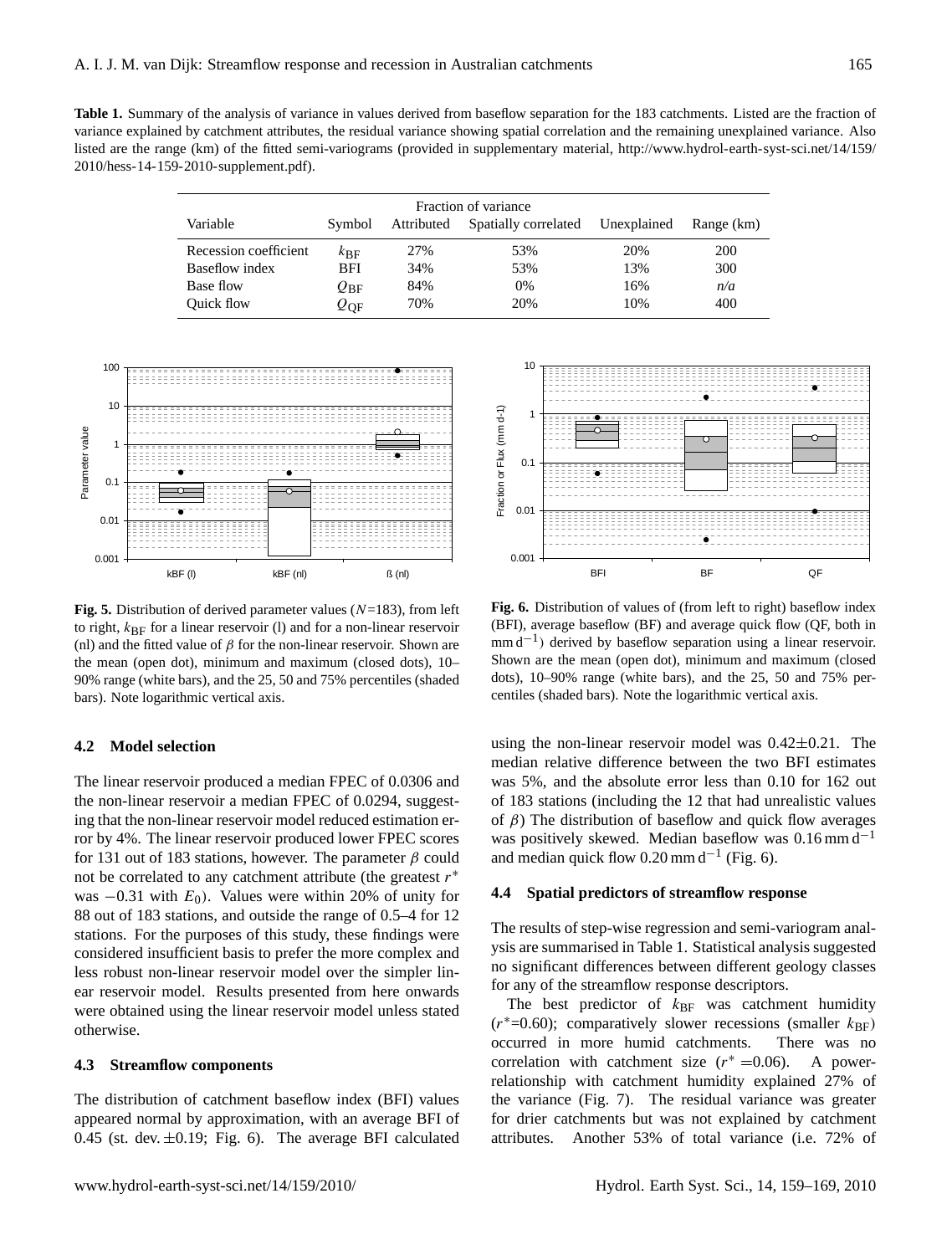

recession coefficient  $k_{\text{BF}}$ . The linear *and the linear BFI*. Fig. 7. Regression between humidity index H and the linear

remaining 20% of variance remained unexplained. [net/14/159/2010/hess-14-159-2010-supplement.pdf\)](http://www.hydrol-earth-syst-sci.net/14/159/2010/hess-14-159-2010-supplement.pdf). The teristic length scale of 200 km (see supplementary material residual variance) was spatially correlated with a characfor all semi-variograms, [http://www.hydrol-earth-syst-sci.](http://www.hydrol-earth-syst-sci.net/14/159/2010/hess-14-159-2010-supplement.pdf)

The best predictor of BFI was potential evapotranspiraresidual variance) was spatially correlated with a characteror the variance, having a standard crist of commute of mostly<br>(Fig. 8). The residual variance was not explained by the in monthly precipitation were similarly good predictors tion ( $E_0$ ,  $r^* = -0.55$ ), but humidity, precipitation-weighted istic length scale of 300 km. The remaining 13% of variance monthly humidity index, and the coefficient of variance (r <sup>∗</sup>=0.51–0.54). An exponential relationship explained 34% of the variance, having a standard error of estimate of  $\pm 0.16$ remaining attributes, but another 53% of variance (81% of was left unexplained.

 $\frac{1}{2}$  average rainfall and precipitation-weighted monthly humid-The best predictor of BF was average monthly excess precipitation (AMEP,  $r^*=0.91$ ), followed by  $H (r^*=0.88)$  and ity index (both  $r^*$ =0.84). A power relationship explained 84% of the variance (Fig. 9). The residual variance appeared spatially uncorrelated.

The best predictor of QF was rainfall  $(r^*=0.70)$ ; a power relationship explained 70% of the variance (Fig. 10). The coefficient of variation in monthly precipitation  $(r^* = 0.36)$ and rainfall-weighted event precipitation  $(r^*=0.35)$  were the strongest predictors of the residual variance, but including them did not improve estimates. Another 20% of total variance (66% of residual variance) was spatially correlated over length scales of 400 km. The remaining 10% of variance was left unexplained.



**Fig. 8.** Regression between  $E_0$  and the period average baseflow index BFI. index BFI.

#### **5 Discussion**

#### **5.1 Selection of storm flow window**

Streamflow during the first 7 to 10 days after storm flow events appeared to include rapid drainage of stores associated with the storm event, with longer recession times occurring in wetter catchments. The gradual increase in calculated  $k_{\text{BF}}$ when the masking period  $T_{OF}$  was increased beyond 10 to 30 days may reflect non-linear storage behaviour in the remaining low flow regime, but may also be caused by the greater influence of stream and riparian evapotranspiration losses in this regime (see below). The number of available data pairs often became very small as window size was increased further, introducing uncertainty and bias into the analysis. A window of 10 days was considered a reasonable compromise. The examples shown indicate that there is usually still some uncertainty.

#### **5.2 Linear and non-linear storage behaviour**

ter estimates sometimes appeared unrealistic. Baseflow sep-Fitting a linear reservoir produced results that were similar when compared to those obtained with a non-linear reservoir. The derived  $\beta$  values were generally close to unity and the use of an additional parameter did little to explain more variance in the observations. In addition, resulting paramearation using a linear reservoir also produced estimates of baseflow that were very similar to those obtained with a nonlinear reservoir. Overall, for the purposes of this study there was considered to be little benefit from applying the more complex non-linear reservoir model.

Even so, there was some evidence in the data for nonlinear storage behaviour (Fig. 4). Previous studies have argued for the use of non-linear reservoirs based on evidence of greater  $k_{\text{BF}}$  values for low flow conditions. Following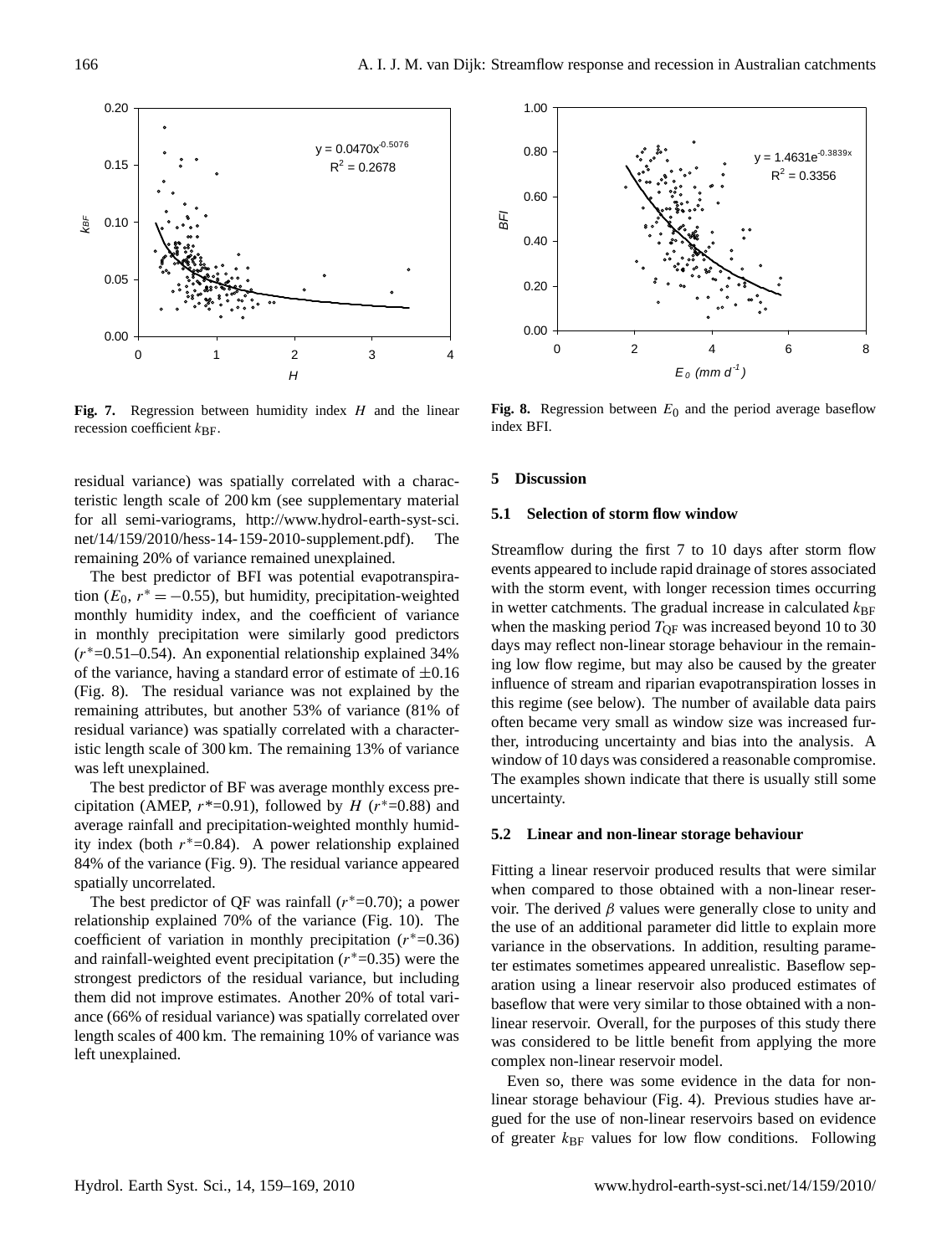

Fig. 3. Regression between average monthly excess precipitation Fig. 10. Regression (AMEP) and the period average baseflow (BF in mm d<sup>-1</sup>) (note riod average quick flo double logarithmic scale). **Fig. 9.** Regression between average monthly excess precipitation

noticeably, seasonal differences in recession rates may also be expected (cf. Wittenberg and Sivapalan, 1999) by convergence of flow paths (Chapman, 2003; Wittenberg, ter controlling for this effect, they found values of  $\beta$  be-10 palan (1999) argued that evapotranspiration from the river tween 2 and 3 ( $b$ =0.3–0.5). Similar values are commonly found in other countries and could be physically explained<br>by convergence of flow paths (Chapman, 2003; Wittenberg,<br>1999). Where riparian evapotranspiration affects baseflow Weisman (1977) and Tallaksen (1995), Wittenberg and Sivaand riparian zone will lead to an accelerating recession at low baseflow levels, leading to fitted values of  $\beta$  <1. Af-1999). Where riparian evapotranspiration affects baseflow

#### 0.001 **5.3 Predictability of recession coefficient**

tributed to humidity, 53% was correlated over length scales  $\frac{\text{Sine} \cdot \text{probability}}{\text{able correlation of}}$ indicative of terrain factors (ca.  $100 \text{ km}$ ), and  $20\%$  remained Of the variance in  $k_{\text{BF}}$  between stations, 27% could be atunexplained (Table 1). A priori, correlation might be expected with catchment size or geology, but no such relationship appeared to exist. On theoretical arguments, Zecharias and Brutsaert (1988) argued that the recession coefficient  $k_{\text{BF}}$ should be proportional to:

$$
k_{\rm BF} \propto \frac{K D \alpha}{YL} \tag{10}
$$

where K is hydraulic conductivity, D aquifer thickness,  $\alpha$  is slope,  $Y$  is storativity, and  $L$  a characteristic flow path length. Zecharias and Brutsaert (1988) and Brandes et al. (2005) found that geomorphological indices such as drainage density (a proxy for  $L$ ), slope and hydrologic soil class (perhaps a proxy for  $K$  and  $S$ ) together explained about 70–80% of the variation in  $k_{BF}$  for catchments in the Appalachians (USA). In the current study, catchment-average saturated conductivity and slope estimates were available and showed weak correlations with  $k_{\text{BF}}$  ( $r^*$  of  $-0.30$  and  $-0.41$ , respectively), but



**Fig. 10.** Regression between average precipitation (P) and the period average quick flow (QF in mm d<sup>-1</sup>).

these relationships were opposite to those that would be expected. This was because of their correlation with catchment humidity; after correcting for this soil conductivity and slope did not explain any residual variance. Most of the variation in  $k_{\text{BF}}$  explained by the humidity index was for dry catchments ( $H$  <1) with times of less than 10 days ( $k_{\text{BF}} > 0.07$ ; Fig. 7). These catchments generally had low average baseflow  $(< 30 \text{ mm y}^{-1})$  and intermittent streamflow. It is concluded that the value of humidity in predicting  $k_{\text{BF}}$  is mainly due to the intermittent occurrence of (perched) groundwater tables with short half times in drier catchments.

The influence of perched groundwater tables, as well as perhaps the large geographical area and wide climate and geology range covered by the 183 catchments, may have prevented detection of the influence of hydrogeology and geomorphology on  $k_{BF}$ . The finding that there was considerable correlation of  $k_{\text{BF}}$  over a relatively short length scales of 200 km does suggest that there are spatial terrain factors underlying the variation in  $k_{\text{BF}}$ , but these were not captured in the catchment data available.

#### **5.4 Predictability of base flow index**

ble 1). For the conterminous USA, Santhi et al. (2008) re-Catchment climate factors could explain 34% of the variation in BFI; another 53% of the variation was spatially correlated, while 13% of variation remained unexplained (Taported BFI values of similar range and average as those reported here. They found elevation and percentage sand were the strongest predictors of BFI, being negatively and positively related to BFI, respectively. The national maps of BFI (re)produced by Santhi et al. (2008) do however suggest that perhaps precipitation (or possibly the fraction of this falling as snow) may have been an important underlying factor. For the Elbe Basin (Germany), Haberlandt et al. (2001) were able to explain ca. 80% of the variance in BFI values using a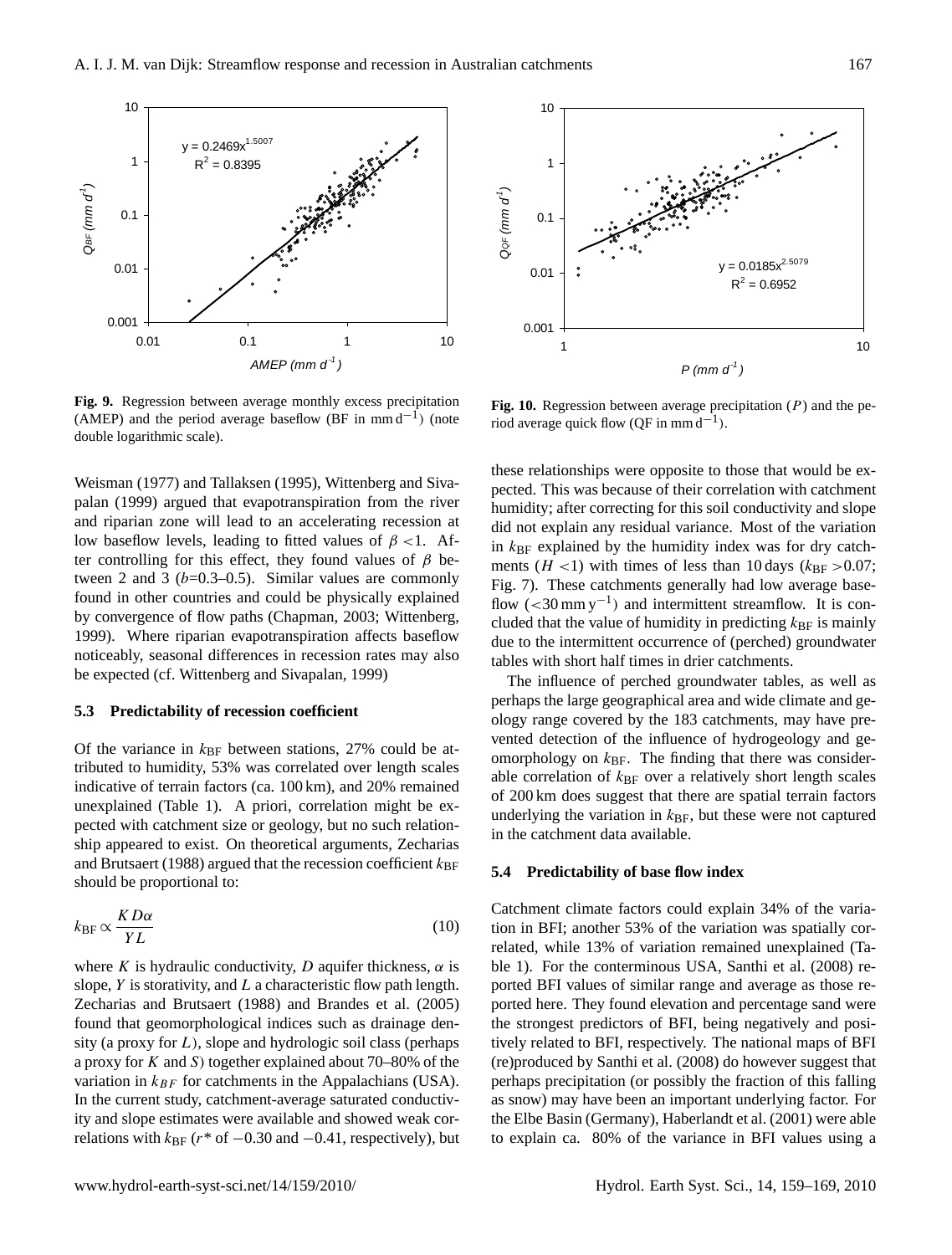combination of catchment-average slope, topographic wetness index, rainfall, and soil conductivity. In the current analysis, direct evidence for a relationship between BFI and catchment-attributes relating to geomorphology or soils was not found, but there was considerable correlation over up to 150 km that may reflect undescribed terrain factors.

#### **5.5 Predictability of average baseflow and storm flow**

The overriding importance of rainfall and catchment humidity in determining total streamflow is well documented (e.g. Oudin et al., 2008; van Dijk et al., 2007; Zhang et al., 2004). The current analysis shows that this extends to both BF and QF components. The standard error of estimate (SEE) using the first order regression models shown in Figs. 8 and 10 in different combinations to estimate baseflow and quick flow were both of similar magnitude but errors appeared uncorrelated. Estimates of BF were slightly more robust than QF estimates (SEE 70–87 vs. 89–94 mm y<sup>-1</sup>; mean relative error 37–45 vs. 52–63%; r\*=0.89–0.92 vs. 0.67– 0.76).

The empirical relationships derived provide some insight into the main drivers of spatial patterns in average baseflow, storm flow, and base flow index. The stronger explanatory value of monthly rainfall excess in predicting BF suggests that seasonality in rainfall relative to  $E_0$  may be important in determining baseflow generation. Average quick flow showed a strongly non-linear relation with rainfall (exponent of 2.51; Fig. 10). This flow component could include several runoff generation mechanisms, including infiltration and saturation excess surface runoff and subsurface storm flow. Correspondingly, a multitude of factors may affect quick flow generation, including rainfall intensity distribution, factors affecting soil infiltration capacity (soil type but also land use and management), factors affecting saturated catchment area (antecedent groundwater level, geomorphology) and soil saturation (soil conductivity and structure, antecedent soil water content). It may be assumed that average rainfall intensity is positively related to total rainfall, whereas groundwater level and soil moisture content are likely to be higher in wetter catchments, providing several alternative hypotheses to explain the non-linear relationship between rainfall and QF found here.

#### **6 Conclusions**

Daily streamflow data for 183 catchments across Australia were used to estimate baseflow and quick flow contributions. Both linear and non-linear reservoirs were evaluated. Variations in reservoir parameters, baseflow index (BFI) and average baseflow and quick flow between the stations were analysed and where possible related to the climate, terrain and land cover attributes of the catchments using step-wise regression and semi-variogram techniques. The following conclusions are drawn:

- 1. A one-parameter linear reservoir produced estimates of baseflow that were as good as those obtained using a two-parameter non-linear reservoir. Because it had fewer parameters and parameter values that were less variable the linear reservoir model was considered preferable for the purposes of this study.
- 2. The transition from storm flow dominated streamflow to baseflow dominated streamflow generally appeared to occur between 7 and 10 days after storm events. The 183 catchments showed baseflow half-times of around 12 days, with 80% of stations having half-times of 7 to 23 days. Catchment humidity explained 27% of the variation in derived recession coefficients. The shortest half-times occurred in the driest catchments and were attributed to the occurrence of fast-draining (perched) groundwater.
- 3. Median BFI was 0.45, with considerable variation between stations. About half (53%) of the unexplained variance in recession coefficients and BFI values showed spatial correlation over scales of 100– 150 km, probably associated with terrain factors that were not captured in the available data. The remaining 16–20% of variance in  $k_{\text{BF}}$  and BFI remained unexplained.
- 4. Most (84%) of the variation in average baseflow between stations could be explained by monthly precipitation in excess of  $E_0$ . Most (70%) of the variation in average quick flow between stations could be explained by average rainfall. Of the remaining variation, 20% was spatially correlated over spatial scales of ∼200 km, and this may reflect a combination of terrain and climate factors. The remaining 10–16% was left unexplained.

It is concluded that catchment streamflow response can be predicted quite well on the basis of catchment climate alone. The prediction of baseflow recession response should be improved further if relevant substrate properties were identified and measured.

*Acknowledgements.* This work is part of the water information research and development alliance between CSIRO's Water for a Healthy Country Flagship and the Bureau of Meteorology. The streamflow and catchment attribute data set used in this study was brought together by Juan Pablo Guerschman, Jorge Peña Arancibia, Yi Liu and Steve Marvanek of CSIRO Land and Water; their effort is gratefully acknowledged. This manuscript has benefited considerably from comments by Zahra Paydar and Cuan Petheram (CSIRO Land and Water), three anonymous referees and the subject editor.

Edited by: A. Montanari